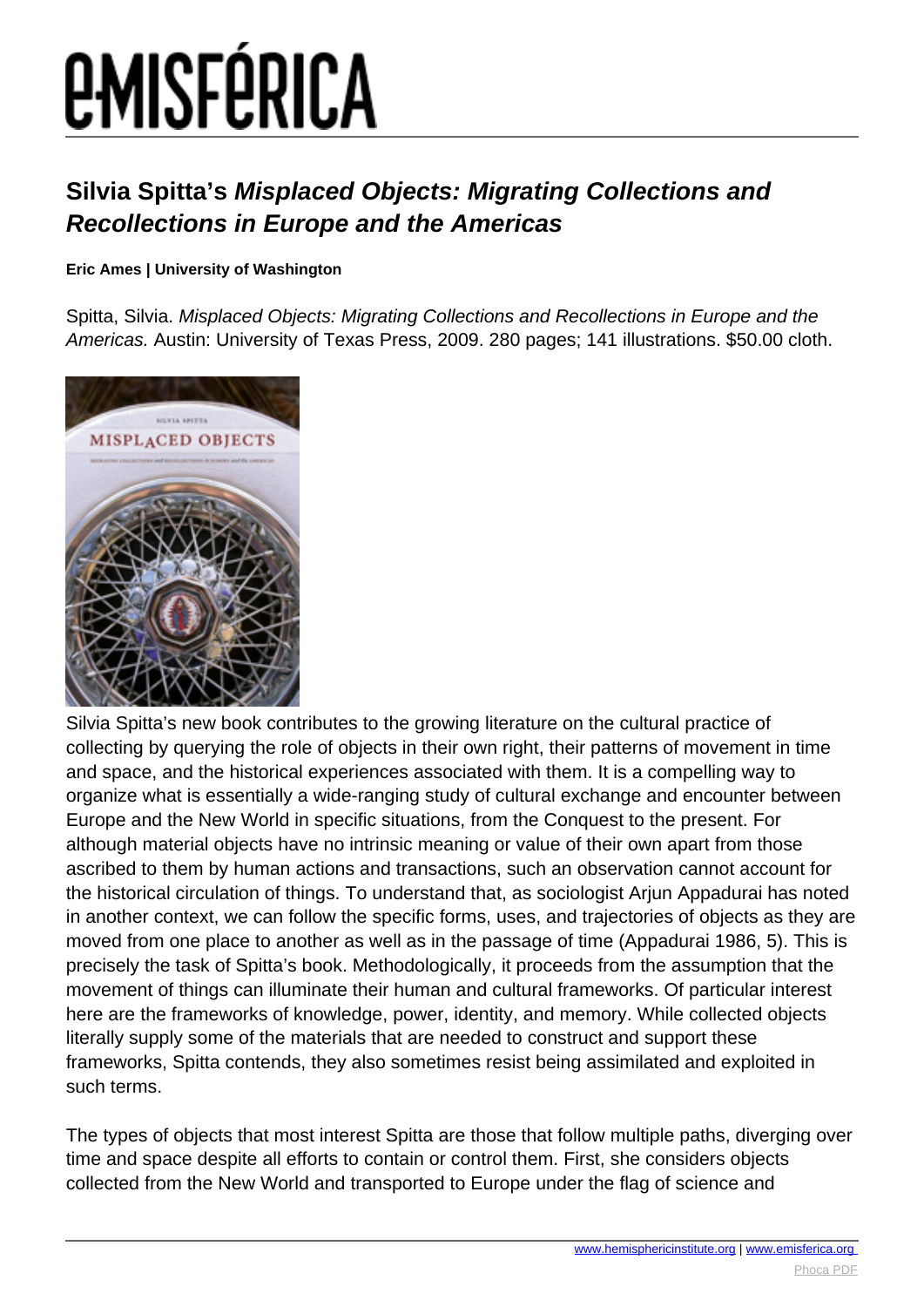## *EMISFÉRICA*

commerce as well as colonialism. Then, she looks at selected European objects circulating in the Americas. Whereas "objects from the Americas arrived in Europe without a concomitant migration of people (other than the occasional Indian to be displayed as a rarity), European objects arrived in the Americas along with successive waves of Europeans, Africans, and Asians" (9; original emphasis). Migrating as they do, the objects of this study become imprinted by history and memory, layered with different cultural associations, transformed by changing contexts of use, display, exchange, and neglect; in a word, they become "misplaced." Spitta's use of this term is unusual because it does not imply the correlative idea of a "proper" arrangement or location. Rather, "misplacement" here describes the various effects of movement on the object itself. For this reason, Spitta's particular use of the term and what it brings could have been made more explicit, especially in contrast to more familiar usages as well as to adjacent terms used by other scholars—such as "detachment" in Barbara Kirshenblatt-Gimblett's work on the ethnographic object (Kirshenblatt-Gimblett 1998).

Historically, Spitta argues, misplaced objects have had a key role in certain processes of shaping and reshaping the world. The emergence of the European Wunderkammer (or curiosity cabinet) offers a case in point. When American objects began appearing in early modern Europe, they radically shook up systems of scientific ordering and understanding, burst the seams of existing collections, and created new cultural hierarchies as a result. Artifacts of the New World at once stymied and inspired the taxonomic imagination. The very incongruity of American and European objects became a formative principle in its own right, resulting in a fundamental reorganization of what Spitta (drawing on Foucault) calls the "table" of knowledge (3). In this regard, Spitta discusses various collections and institutions, some more familiar than others. Her signal example is also the least well known: the Real Gabinete de Historia Natural de Madrid (or Royal Cabinet). In making this material available to an English-speaking audience for the very first time, Spitta observes that contributions to western science made by Spain and Latin America have historically been either overlooked or dismissed. Working directly against this tendency, Spitta not only recovers this example of the Royal Cabinet, which was assembled in the late 18th century, but also uncovers the fascinating exchange between U.S. president Thomas Jefferson and Juan Bautista Bru, the Cabinet's official taxidermist. Their shared interest in dinosaur bones discovered in the Americas, and especially their cooperation in framing the significance of such discoveries for an audience of scientific experts, became the occasion for contesting Buffon's theory of species degeneration as it pertained to the Americas in particular.

Spitta goes on to explore the cabinet's transformation in later centuries and especially in the United States, ranging from P. T. Barnum's American Museum in New York City to David Wilson's Museum of Jurassic Technology in Los Angeles. This part of the book is less detailed and suggestive than the discussion of the Royal Cabinet, perhaps because it covers what is relatively well-trodden ground in the scholarship. Spitta associates Barnum, quite rightly, with the democratization of the curiosity cabinet, but she also seems to align him with "science" as a serious pursuit. When Barnum employs the discourse of science, however, he does so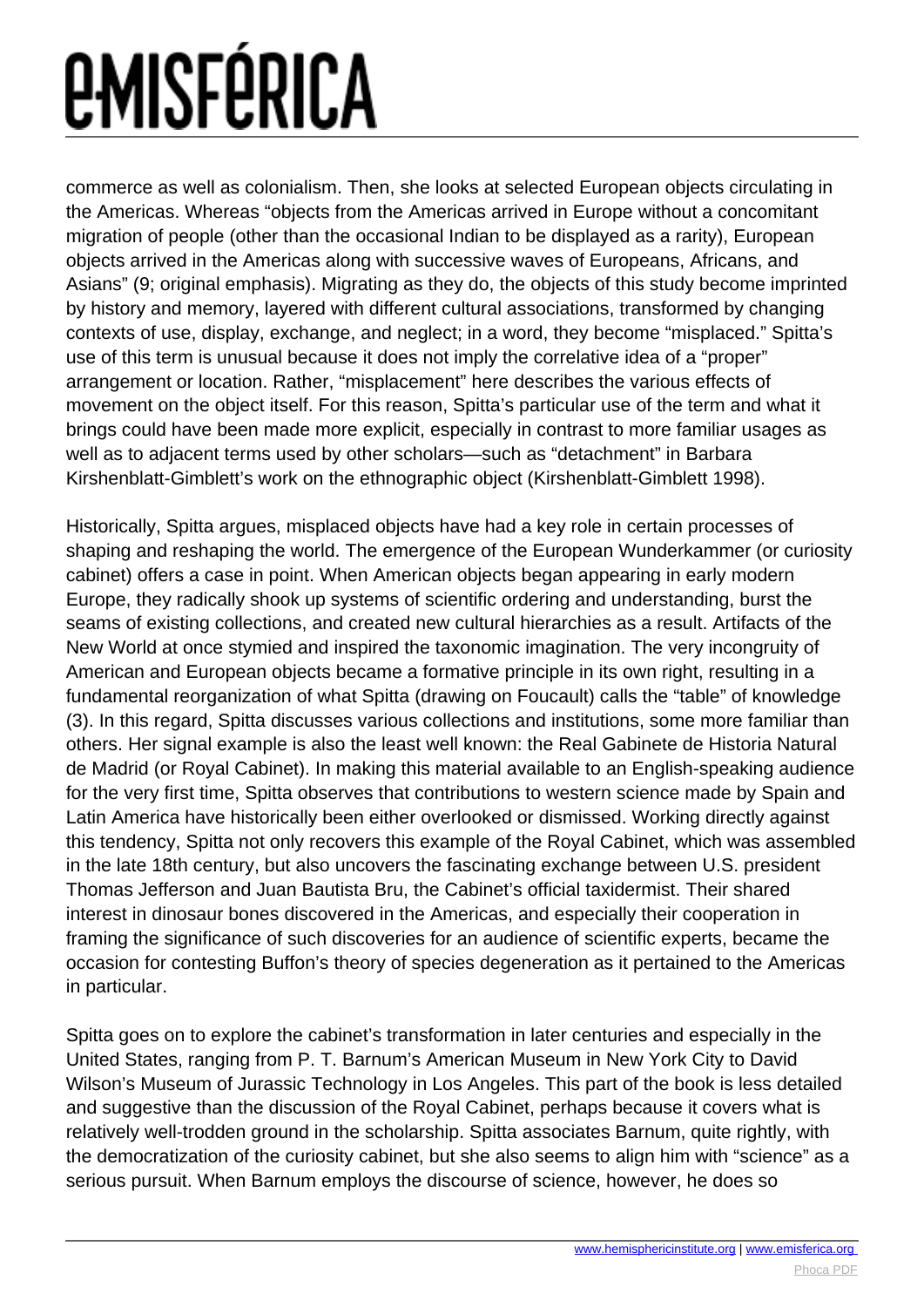## *<u>EMISFÉRICA</u>*

strategically for an effect; his is a parody, which not only trades on the authority of scientific experts, but also—and more importantly—questions that authority, inviting spectators to take issue and participate in the debate while promoting a relationship to pleasure which is on some level anathema to science. To explore this aspect of Barnum's museum would have only strengthened the book's argument without changing the longer trajectory it explores. Referring to more recent projects such as Wilson's museum and Rosamond Purcell's installations and photographs, Spitta observes that "The Wunderkammern are reclaimed as whimsical, Baroque, magical, performative, post-apocalyptic yet pre-scientific spaces. These revisited spaces…serve to formulate a critique of the hierarchies of natural history and its ethics and aesthetics" (92). Not only profane objects but also sacred ones are on the move. Hence Spitta's interest in the Virgin of Guadalupe, the different forms in which she has appeared over time, and the many stories and miracles surrounding her visual image. Migrating as she does from Spain to the New World, the Virgin "has been transformed from protectress of Spaniards during the Reconquest of the Peninsula to protectress of Indians shortly after the Conquest of Mexico, only to be appropriated as the banner under which creoles fought for independence from Spain" (119). More recently, in 1999, Pope John Paul II named her patron saint of the hemisphere. And yet, as Spitta explains, the Guadalupe material attests not just to the spread of Christianity, but also to the very unorthodox role of religious syncretism, which plays out in many different and sometimes conflicting ways.

If this book has a symbolic center, it is the discussion of "Guadalupe's Wheels," a phrase that Spitta uses to mean the icon's "relatively fast migration and transformation across the Atlantic into New Spain, and shortly thereafter into New Mexico and other Southwest states, and most recently into the heartland of the United States" and as far north as Canada (124). In the latter context, the image of the Virgin reappears on tattoos, magnets, posters, mouse pads, and other forms of kitsch. One example is that of lowrider cars, a form Spitta discusses not in terms of kitsch, but rather in terms of "performativity," with particular emphasis on the sense of identity and community that is created along with the cars, their spectacular (neobaroque) forms, and their equally remarkable uses. "While lowriders may be entirely a Southwestern phenomenon," she writes, "the performativity of cruising culture, the transformation of cars into cathedrals on wheels, and the use of lowriders for pilgrimage purposes...parallel the Virgin's 'wheels' in Mexico" (130-131).

One of the most interesting claims that Spitta makes is that things-in-motion can effectively open up a space for creating new and increasingly mobile forms of cultural identity. It is her emphasis on the performativity of collecting that makes this point vivid. Witness the cult of Guadalupe and the inroads it has recently made in North America. Spitta cites a group of worshippers from Grand Rapids who traveled to Mexico, where they had commissioned a large wooden sculpture to be made of the Virgin, and then carried it not by car or airplane but rather on foot all the way back to Michigan. By going on foot, and stopping at certain locations along the way, the pilgrims actively redefine the space between and what it means to traverse it. That is, according to Spitta, they enact a new form of sacred geography, while at the same time